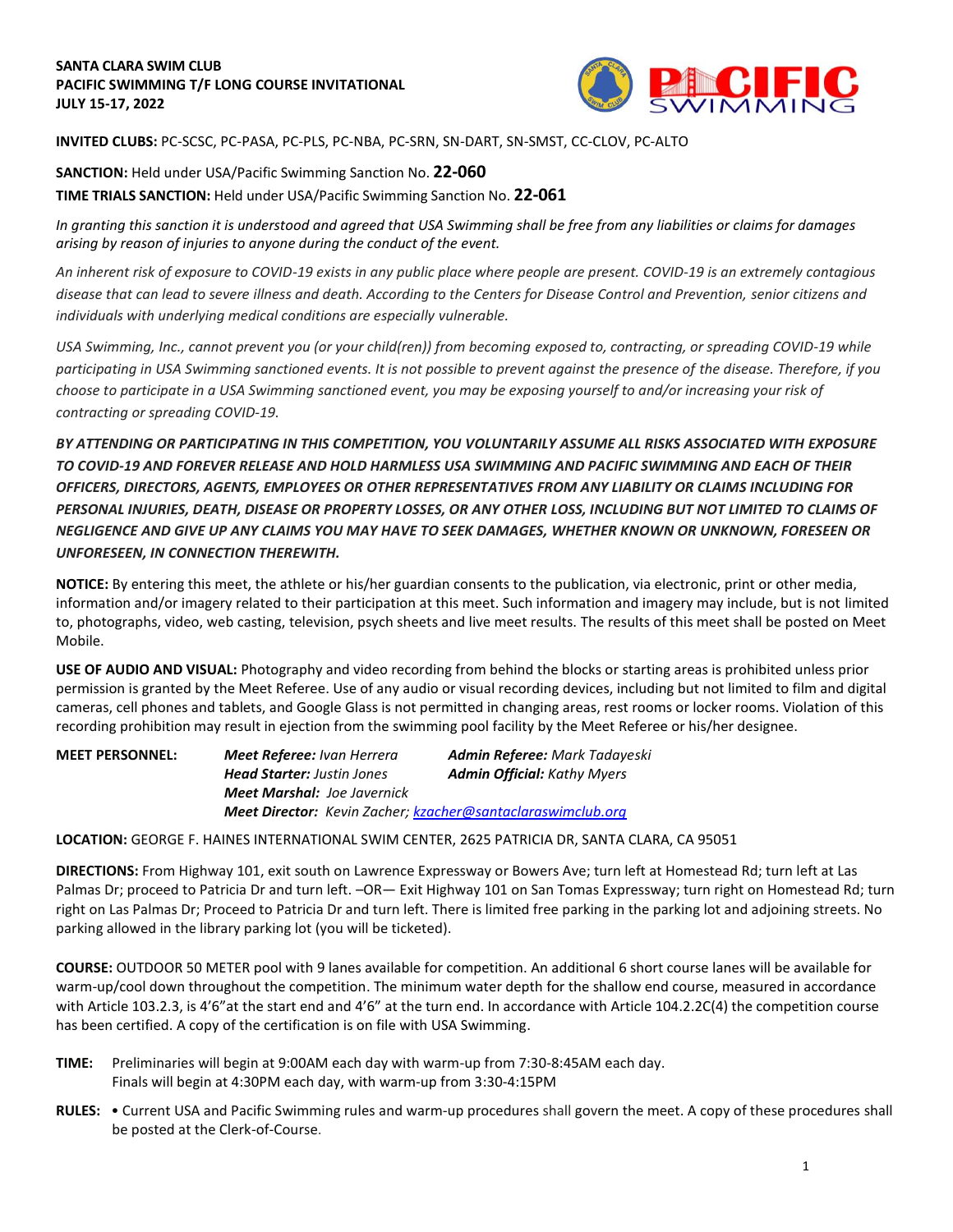• The local facilities guidelines, restrictions and interpretation of the local public health guidelines shall be followed at this meet.

• All applicable adults participating in or associated with this meet, acknowledge that they are subject to the provisions of the USA Swimming Minor Athlete Abuse Prevention Policy ("MAAPP"), and that they understand that compliance with the MAAPP policy is a condition of participation in the conduct of this competition.

• All events except the 1500 Free are preliminaries/finals.

• The 1500 Free will be timed finals and will be swum fast to slow, alternating heats of women and men. The fastest heat of the 1500 (men and women) will be swum during the finals session. Swimmers may elect to swim the 1500 in the morning session. Athletes will need to provide timers and lap counters if swimming in the morning session. Athletes may request to get an official 800 time during the 1500.

- During preliminaries, all events will swim fast to slow.
- During finals, all events will swim slow to fast (E Final, D Final, C Final, B Final, A Final).
- Athletes may compete in a maximum of three (3) events per day (including time trials).

• Relays

- --Mixed 200 Medley and 200 Free Relays: each Club is allowed up to three (3) relay teams per event; these relays will be conducted at the start of the preliminaries session on the days they are to be swum.
- --The 200 Medley and 200 Free Relays: each Club is allowed to enter two (2) relay teams per event; these relays will be conducted at the beginning of finals on the days they are to be swum.
- Time trials may be offered at the discretion of the meet director and meet referee at the end of finals each day.
- Consideration for time trials will be given for Athletes with a reasonable chance to qualify for an upcoming event.
- All Coaches and Officials shall wear their USA Swimming membership cards in a visible manner.

**UNACCOMPANIED ATHLETES:** Any USA Swimming Athlete-Member competing at the meet shall be accompanied by a USA Swimming Member-Coach for the purposes of Athlete supervision during warm-up, competition and warm-down. If a Coach-Member of the Athlete's USA Swimming Club does not attend the meet to serve in said supervisory capacity, it is the responsibility of the Athlete or the Athlete's legal guardian to arrange for supervision by a USA Swimming Member-Coach. The Meet Director or Meet Referee may assist the Athlete in making arrangements for such supervision; however, it is recommended that such arrangements be made in advance of the meet by the Athlete's USA Swimming Club Member-Coach.

**RACING STARTS:** Athletes shall be certified by a USA Swimming member-coach as being proficient in performing a racing start, or will start the race in the water. It is the responsibility of the Athlete or the Athlete's legal guardian to ensure compliance with this requirement.

**RESTRICTIONS:** • Smoking and the use of other tobacco products is prohibited on the pool deck, in the locker rooms, in spectator

- seating, on standing areas and in all areas used by Athletes, during the meet and during warm-up periods.
- Sale and use of alcoholic beverages is prohibited in all areas of the meet venue.
- No glass containers are allowed in the meet venue.
- Only Athletes, Coaches, Officials, and Volunteers shall be allowed on the pool deck.
- Deck Changes are prohibited.

**•** Destructive devices, to include but not limited to, explosive devices and equipment, firearms (open or concealed), blades, knives, mace, stun guns and blunt objects are strictly prohibited in the swimming facility and its surrounding areas. If observed, the Meet Referee or his/her designee may ask that these devices be stored safely away from the public or removed from the facility. Noncompliance may result in the reporting to law enforcement authorities and ejection from the facility. Law enforcement officers (LEO) are exempt per applicable laws.

**•** Operation of a drone, or any other flying apparatus, is prohibited over the venue (pools, Athlete/Coach areas, Spectator areas and open ceiling locker rooms) any time Athletes, Coaches, Officials and/or Spectators are present.

• **All Coaches and Officials must wear their USA Swimming membership cards in a visible manner.**

**ELIGIBILITY:** • Athletes shall be current members of USA Swimming and a member of, or training with, the following teams: PC-SCSC, PC-PASA, PC—PLS, PC-NBA, PC-SRN, SN-DART, SN-SMST, CC-CLOV, PC-ALTO. The meet host will check all athlete registrations against the SWIMS database and if not found to be registered, the Meet Director will accept the registration at the meet (a \$10 surcharge shall be added to the regular registration fee). Duplicate registrations will be refunded by mail. • Athletes with a disability are welcome to attend this meet and should contact the Meet Director or Meet Referee regarding special accommodations.

- No time conversions will be accepted.
- Entries with "NO TIME" will be rejected.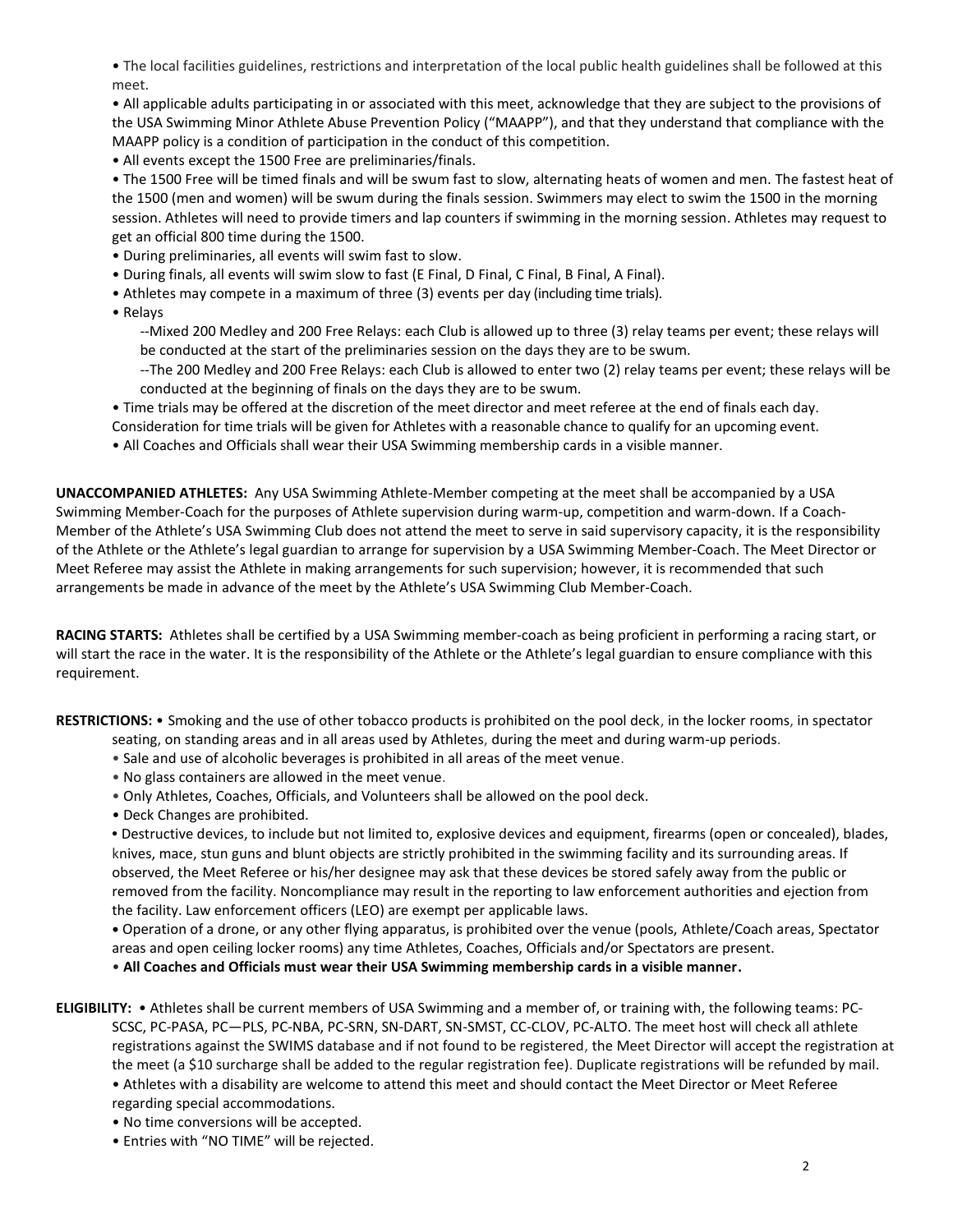• The Athlete's age will be the age of the Athlete on the first day of the meet.

**SEEDING:** Event seeding shall be in the following order: conforming long course meters, non-conforming short course meters, and non-conforming short course yards - USA Swimming rules 207.11.7B.

**CHECK-IN:** The meet will be pre- seeded.

**SCRATCHES:** There is no penalty for missing a pre-seeded preliminaries event. Failure to swim a timed final event that required checkin will result in that athlete being barred from their next individual event.

An Athlete qualifying for FINALS (E Final, D Final, C Final, B Final, A Final) may notify the Administrative Referee within thirty (30) minutes after announcement of the qualifiers for that race that they may not intend to compete and further declares their final intentions within thirty (30) minutes following their last individual preliminary event. An Athlete qualifying for FINALS who fails to compete will be barred from the remainder of the competition, unless excused by the Meet Referee.

## **ENTRY FEES:** \$60.00 per athlete.

**TEAM ENTRIES:** Entries must be submitted using Hy-Tek (or compatible) entry file. An entry file will be posted on the SCSC website. Entries are due no later than Thursday, July 8, 2022, 9:00 PM. Payment for entries is due prior to meet start (July 15, 2022).

Email the entry file to: [kzacher@santaclaraswimclub.org](mailto:kzacher@santaclaraswimclub.org)

**Make check payable to:** Santa Clara Swim Club 2625 Patricia Dr Santa Clara, CA 95051

**AWARDS:** None.

**ADMISSION:** Free. A meet program will be available for coaches and officials and will be posted at the pool.

**HOSPITALITY:** Hospitality available for Coaches, Officials, Timers, and Volunteers.